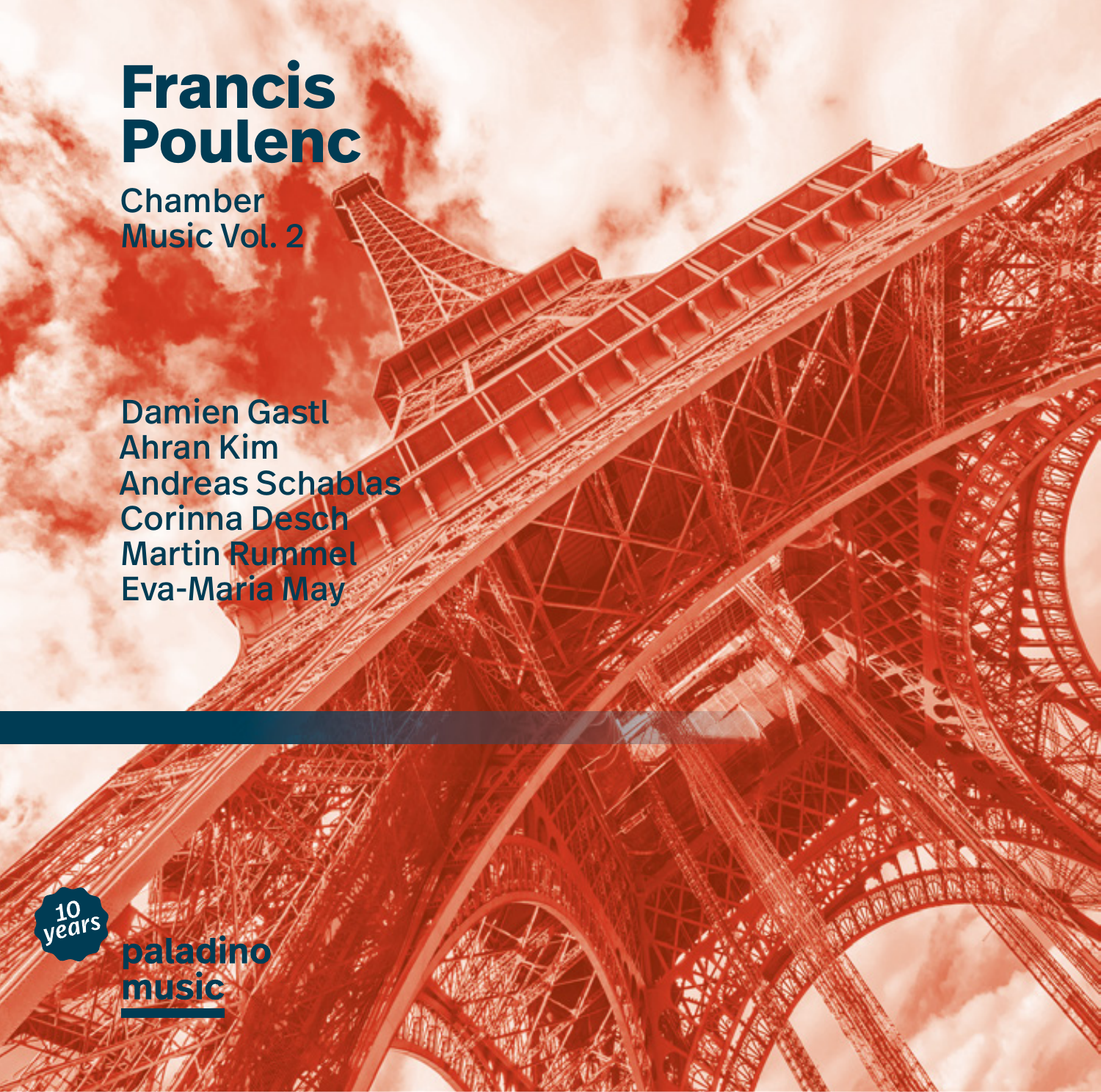# **Francis Poulenc**

(1899–1963)

# **Suite française d'après Claude Gervaise, FP 80** for cello and piano

|               | 1 Bransle de Bourgogne    | 1:15 |
|---------------|---------------------------|------|
| $\mathcal{P}$ | Pavane                    | 3:26 |
|               | 3 Petite marche militaire | 1:10 |
|               | 4 Compainte               | 1:27 |
|               | 5 Bransle de Champagne    | 2:20 |
|               | 6 Sicilienne              | 1:50 |
|               | 7 Carillon                | 1:50 |

## **Sérénade d'après la huitième des chansons Gaillardes, FP 42** for cello and piano (arranged by Maurice Gendron)

8 Tempo di Sicilienne 2:38

**L'Invitation au château. Musique de scène pour la pièce de Jean Anouilh, FP 138** for clarinet, violin and piano

9 Acte I 1:52<br>10 Acte II 5:49 10 Acte II 5:49<br>11 Acte III 5:49 11 Acte III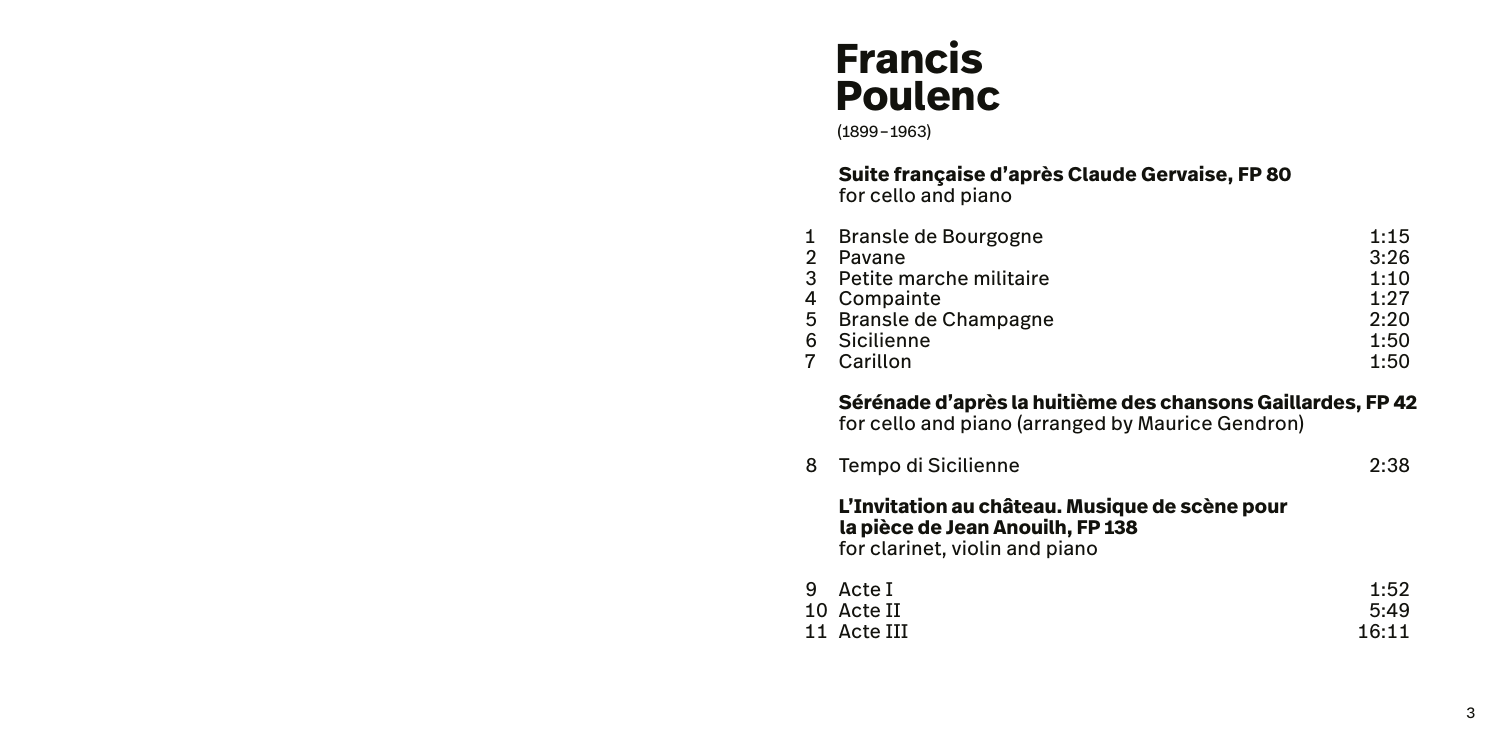| <b>12 Un Joueur de flute berce les ruines, FP 14</b><br>for flute                                                             | 1:17                                                 |
|-------------------------------------------------------------------------------------------------------------------------------|------------------------------------------------------|
| 13 Villanelle, FP 74<br>for piccolo and piano                                                                                 | 2:27                                                 |
| Deux Mélodies, FP 162<br>for baritone and piano                                                                               |                                                      |
| 14 La souris<br>15 Nuage                                                                                                      | 0:51<br>2:18                                         |
| La Travail du Peintre, FP 161<br>for baritone and piano                                                                       |                                                      |
| 16 Pablo Picasso<br>17 Marc Chagall<br>18 Georges Braque<br>19 Juan Gris<br>20 Paul Klee<br>21 Joan Miró<br>22 Jacques Villon | 2:44<br>1:17<br>1:37<br>1:56<br>0:55<br>1:59<br>2:19 |
|                                                                                                                               | TT 59:43                                             |

Eva-Maria May, piano (1–11, 13–22) Martin Rummel, violoncello (1–8) Corinna Desch, violin (9–11) Andreas Schablas, clarinet (9–11) Ahran Kim, flute (12), & piccolo (13) Damien Gastl, baritone (14–22)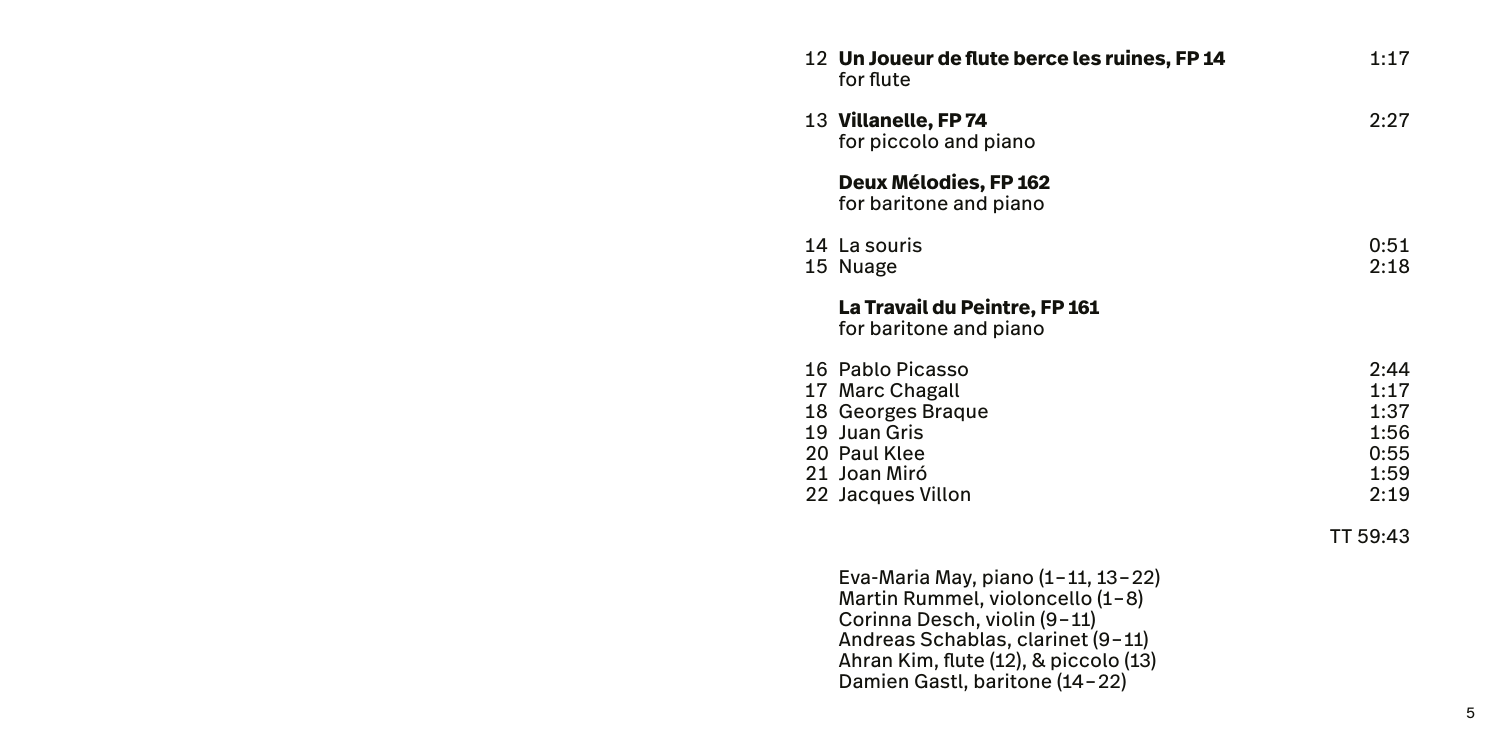# **Prologue**

Who was Francis Poulenc? The composer (belonging to the group "Les Six") of lively audacious instrumental music, the master of sublime, deeply religious works, the architect of diverting ballet and theatre scores, the sensitive composer of songs or the creator of operas with psychological undertones? This versatile composer (1899–1963) is difficult to categorize – it is well-nigh impossible to classify him in any of the usual niches. His style, however, never changed regarding his strict adherence to tonality, his emphasis on tonal elements, the refined simplicity of his textures and his striving for intelligibility and clarity, according to the motto: "There is also room for new music that does not shrink from the use of chords that others have already employed." (klassik-heute.com, Sixtus König)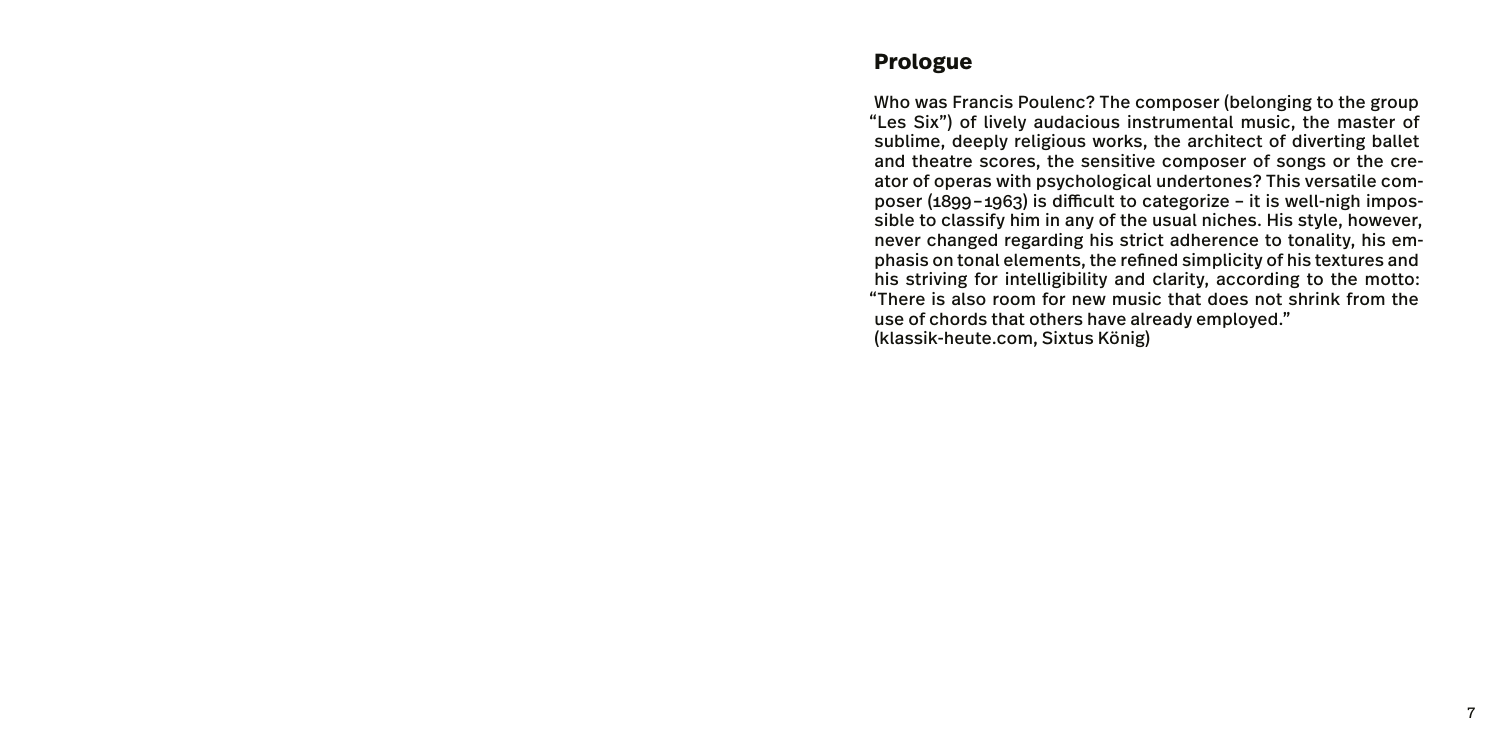## *Suite française pour violoncelle et piano*

In 1953 Francis Poulenc revised his orchestral *Suite française*, written in 1935, transcribing it for cello and piano. In this form it was given its first performances in a series of concerts in Italy with the composer and the cellist Pierre Fournier, whom Poulenc called his "ange celliste". The Sonata for Piano and Cello (PMR0095) was also dedicated to him. A collection of dances by the French Renaissance composer Claude Gervaise was model and inspiration for Francis Poulenc's Suite. The round dance in rondo form, named *Bransles or Branles*, dates from the 16th century. Poulenc's suite does not share the strict order of movements we find in the Partitas or English Suites (Allemande, Courante, Sarabande etc.) of Johann Sebastian Bach, the only similarity to these works being in the name! The suite is in seven movements, for the most part alternating between fast and slow, with many and diverse melodies and moods, ending with the tuneful *Carillon*.

#### *Sérénade pour violoncelle et piano*

The eighth song, *Sérénade*, of Poulenc's song cycle *Chansons gaillardes*, (1925–26) inspired the famous cellist Maurice Gendron to an imaginative transcription of the chanson for cello and piano.

# *L'invitation au château* –

## *Music for the stage for Violin, Clarinet and Piano*

In July 1947, Jean Anouilh announced that his comedy *L'invitation au château* was almost completed, and asked Francis Poulenc to compose a single amusing waltz for the play. Poulenc not only provided one waltz, but a whole collection of tuneful dances: *Boston*, *Tango*, *Slow Waltz*, *Gavotte*, *Polka* and *Tarantella*. The collaboration between Anouilh and Poulenc turned out to be a great success! A journalist described the work as: "Music from a past time, music

that envelops the listener with disquieting ease in its yearnings, melancholy and erotic fragrances!" In his youth, Poulenc had often been fascinated by the dance music of the Moulin Rouge – surely a strong influence on this work.

### *Un joueur de flûte berce les ruines*

The manuscript of this musical treasure was only discovered about ten years ago. The short melody is of unique beauty, a homage to the woodwind instruments which Francis Poulenc had always loved and for which he also composed three sonatas: for flute, oboe and clarinet, each with piano accompaniment.

#### *Villanelle pour flûte á bec et piano*

This short piece was composed in 1934 and can be found in a collection for piccolo flute to which Milhaud, Roussel, Ibert and Auric also contributed.

#### *Deux mélodies pour baryton et piano*

Poulenc wrote songs all his life and these form the greater part of his work. The *Deux mélodies pour chant et piano* were written in 1956, the same year as the cycle *Le travail du peintre*.

*La souris* (The mouse), a short, delightful little melody, is a miniature full of nostalgic feeling, based on a poem from Guillaume Apollinaire's cycle *Le Bestiaire*. Poulenc felt a lifelong affinity with the poet: "Apollinaire is made for me". He was for the composer almost like a Doppelgänger: one who walks ahead and shows the way. "I always have the sound of his voice in my ear … He composes his verses like song." (Quoted from Hervé Lacombe's biography of Francis Poulenc.)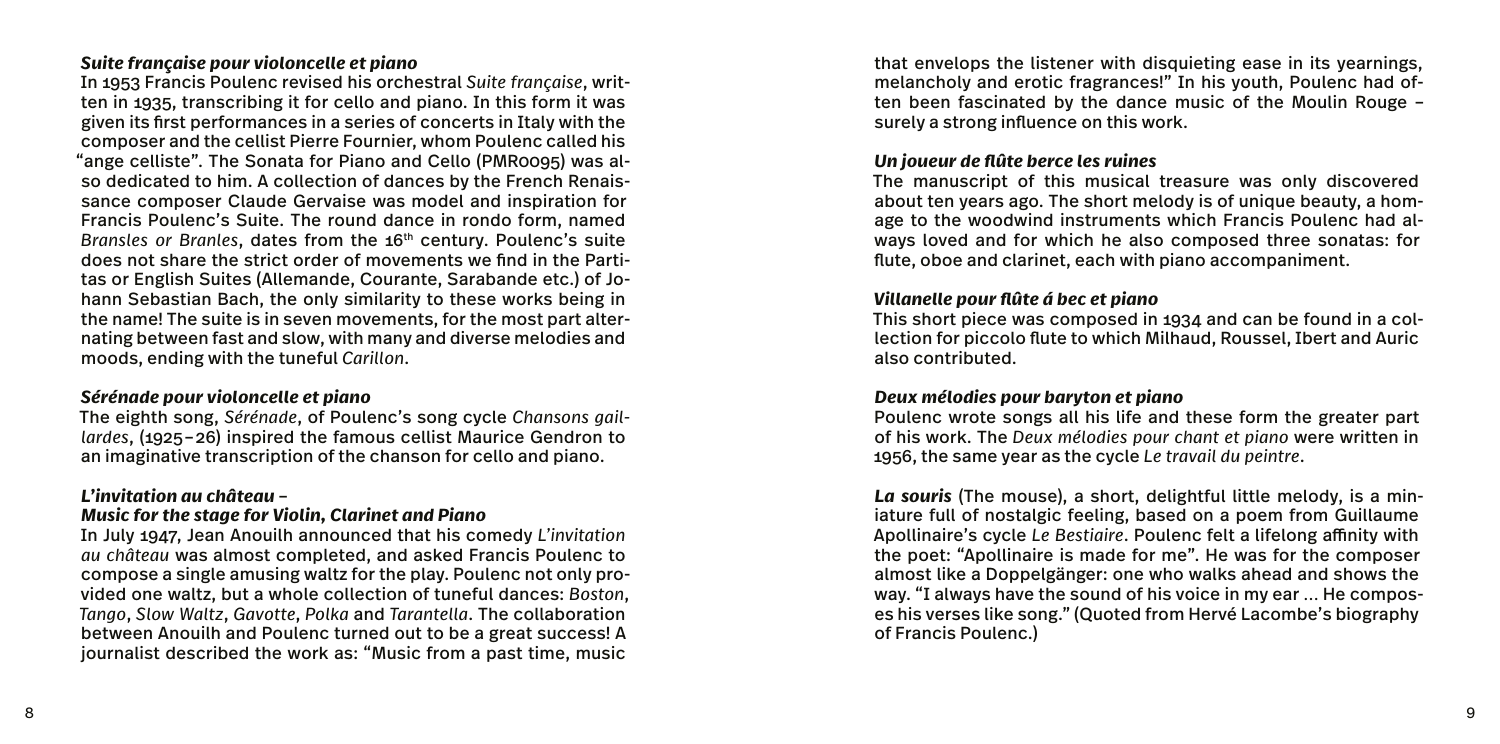The second melody *Nuage* (Cloud) was inspired by the poem *Le travail du peintre* by Laurence de Beylié, which the composer then set to music. The melodies here used are similar to those found in the three last woodwind sonatas.

#### *Le Travail du peintre*

Since his childhood Francis Poulenc lived with a threefold passion: for music, painting and poetry. The composer often met up with like-minded contemporaries to discuss certain paintings or poems. The lively correspondence with Paul Éluard gave rise to the idea of transforming his poems on contemporary painters, published 1948, into music. This idea occupied Poulenc in the years 1951 to 1956 and resulted in the song cycle *Le travail du peintre* – a homage to the painters of his generation. The composer comments on his vocal works in his *Journal de mes melodies*. Here we find his statements to *Le travail du peintre* as a cycle and to the individual songs.

"I wrote this cycle, of which I had told Paul Éluard about a few months before his death. I thought it might enrich my melodies if I 'portrayed' Braque, Gris, Picasso, Chagall, Klee, Miro and Villon musically. … All that I can say about the interpretation of my composition is: voice and piano accompaniment are absolutely equal, it's not a question of the singer just being accompanied." (Poulenc in his Journal de mes mélodies, a book, in which the composer comments on his vocal works.)

Picasso: Honour to whom honour is due. The main theme of the song, which had been conceived long before, derives from Mère Marie's theme in the *Dialogue des Carmélites*. As in the opera, the song has a proud character and is in C major.

Chagall: A poetic waterfall makes the objects dance in the sky. Braque: Here we find the most tender melody of all. Of course everyone has his own taste, but this is how I experienced *Braque* (accompany with precision and choose a constant flowing tempo right from the beginning.)

Gris: I have a weakness for this melody, in which I could emphasize the rhythmic affinities between poetry and music. The melody is distressingly melancholy and the pedal should play a main role! Klee: I felt a great need for a presto … a very dry melody, that above all has to shock!

Miro: … is the most difficult song as regards the interpretation, here one can only guess at it.

Villon: … is together with *Gris* my dearest and most favorite melody – does one know exactly, how much I love the similarity between Éluard's poetry and the church litany? Everything that I have already said regarding the interpretation of my melodies is also relevant here: it is above all a duo, where both participants, voice and piano, mingle together and are equally important. It is not a question of accompaniment and solo voice … and over and above everything else, be careful with the pedal …

The Prometheus Chord, also termed the "Mystical Chord" is often used in the late works of Alexander Scriabin. The same stylistic medium was also used by Francis Poulenc at moments of great emotional tension, i.e. in the song cycle *Le travail du peintre* and at other times. When this mystical chord sounds, it illustrates moods or situations such as Nuit … Amour … Vie … Adieu … (Night … Love … Life … Farewell)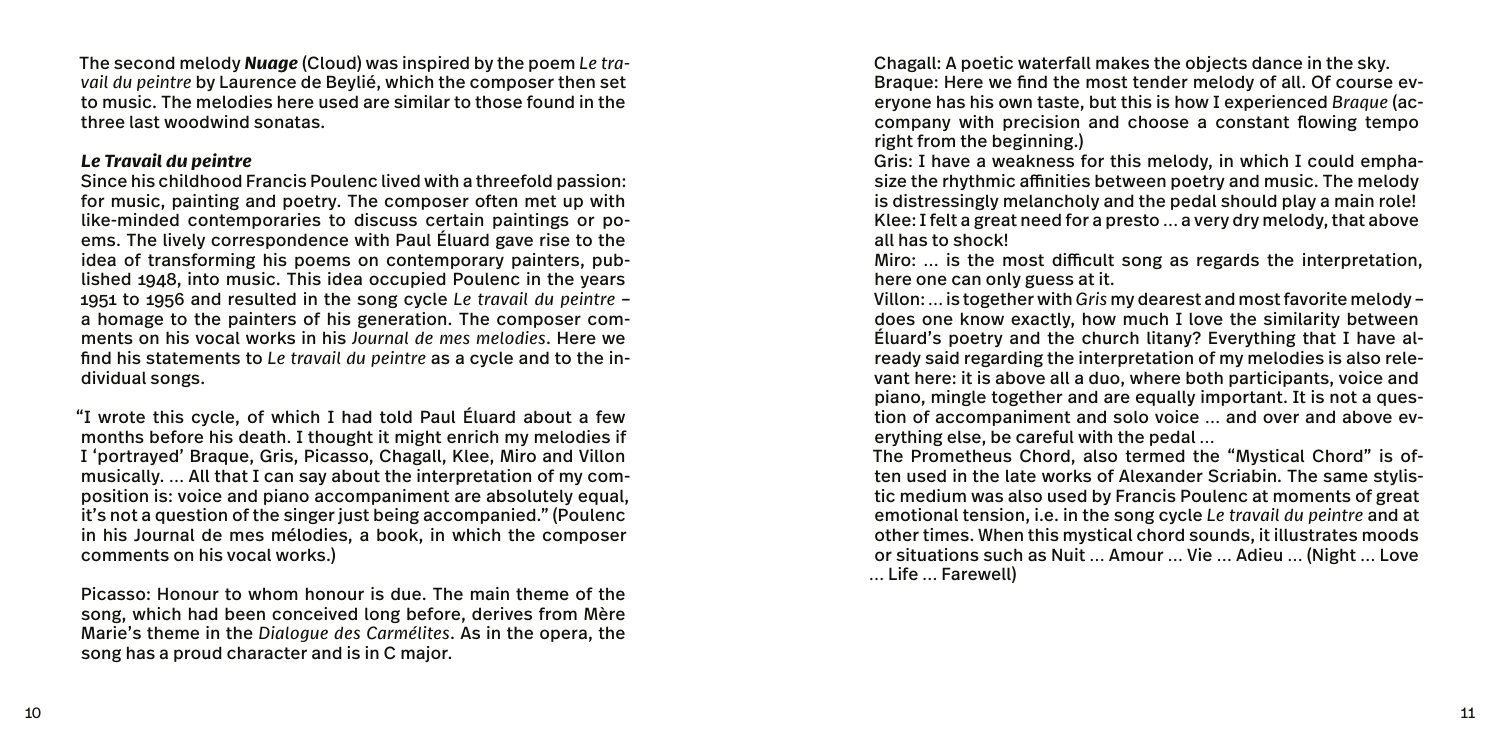

regular guest. In 1993, she became a permanent member of the first violins with the London Philharmonic Orchestra. Since 2003, she has been in the same position with the Bavarian State Orchestra and was awarded the Festspielpreis of the Munich Opera Festival. Her new co-operation as guest concert master at the Bavarian Chamber Orchestra in Bad Brückenau and the duo concert performances with pianist Eva-Maria May have provided her with great pleasures.

**Corinna Desch** studied with Igor Ozim and the Amadeus Quartett in Cologne. She finished her exams at the Royal College of Music in London as a DAAD scholarship holder and won the first prize in the university competition for violin and around the same time the second price in the Tonger competition. With violin concertos by Mendelsohn, Lalo, Glazunov, Tchaikovsky and Bartók, Corinna Desch made her appearance as a highly regarded soloist. Classic FM invited her to a one hour live violin recital, whose climax was the third solo sonata in D Minor by Ysaÿe.

At the beginning of her career, the violinist was concertmaster of the Ensemble Cologne with which she performed many premieres at the Donaueschinger Musiktage and also played in studio concerts of the Westdeutscher Rundfunk (WDR). In the ensembles of Trevor Pinnock, Sir John Eliot Gardiner, Sir Roger Norrington and the Freiburger Barockorchester, Corinna Desch appears as a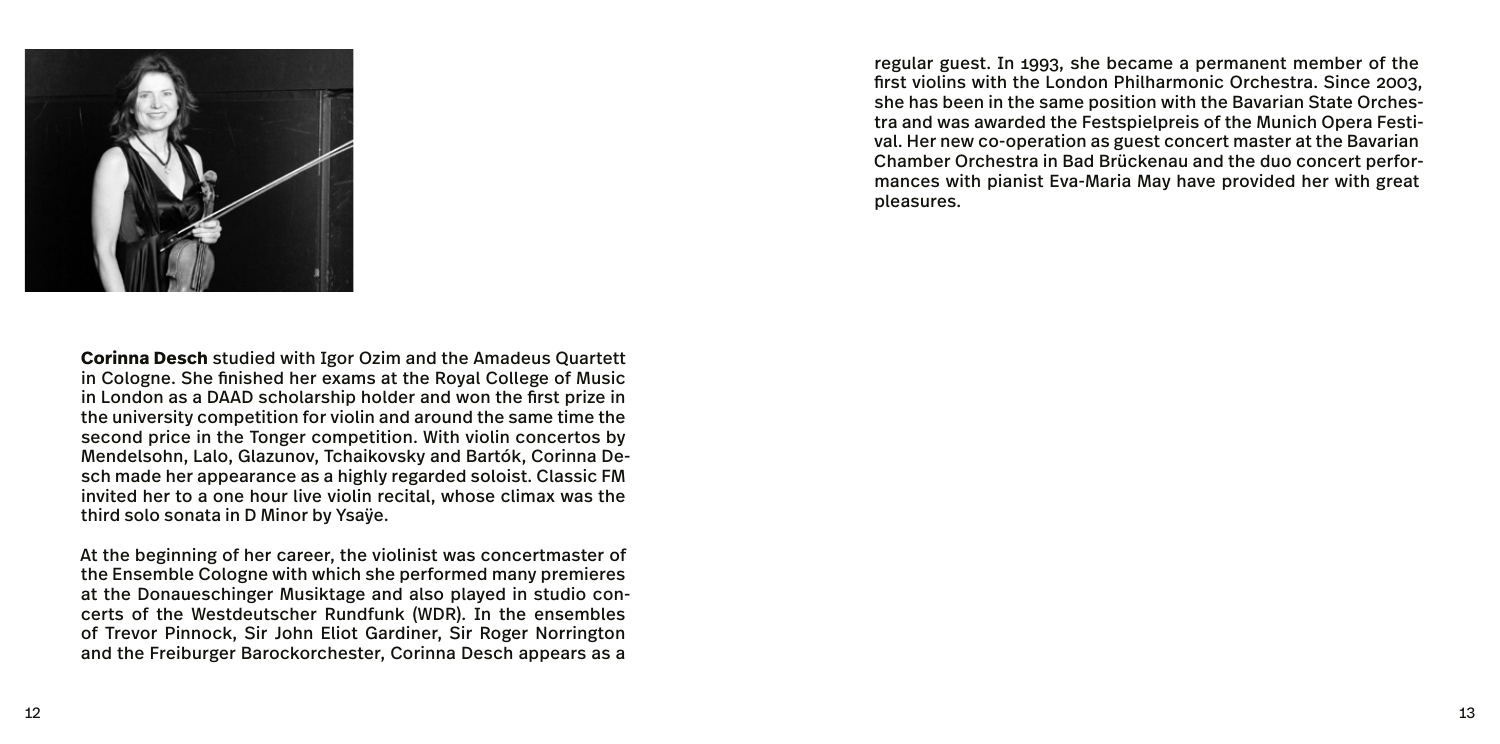

is now a renowned pedagogue himself and is regularly invited to give masterclasses all over the world. Furthermore, he is valued as a chamber music partner by musicians of all generations and is a passionate ambassador for classical music – as such he is amongst other things the owner and mastermind of paladino media (with its labels KAIROS, paladino music, Orlando Records and Austrian Gramphone) and, from 2016 to 2020, was Head of School at the University of Auckland's School of Music.

martinrummel.com

Born in 1974, Austrian cellist **Martin Rummel** can currently be heard on more than 50 albums – an unparalleled recording career in his generation. Martin Rummel is a regular guest at venues such as the Konzerthaus and Musikverein in Vienna, the Tonhalle Düsseldorf, de Doelen in Rotterdam or the Krannert Center in Urbana, in short: leading festivals, venues and orchestras in Europe, the US, Asia and the Pacifics. His playing is frequently honored with standing ovations from audiences, be it for concerto appearances such as his American debut with Tchaikovsky's "Rococo Variations" or his extraordinary performances of the Complete Bach Cello Suites in one evening.

After early lessons from Wilfried Tachezi, Mr Rummel later studied with Maria Kliegel in Cologne and mainly with William Pleeth in London, whose last pupil he was to become. Not only because of his editions of all major cello etudes for Bärenreiter-Verlag he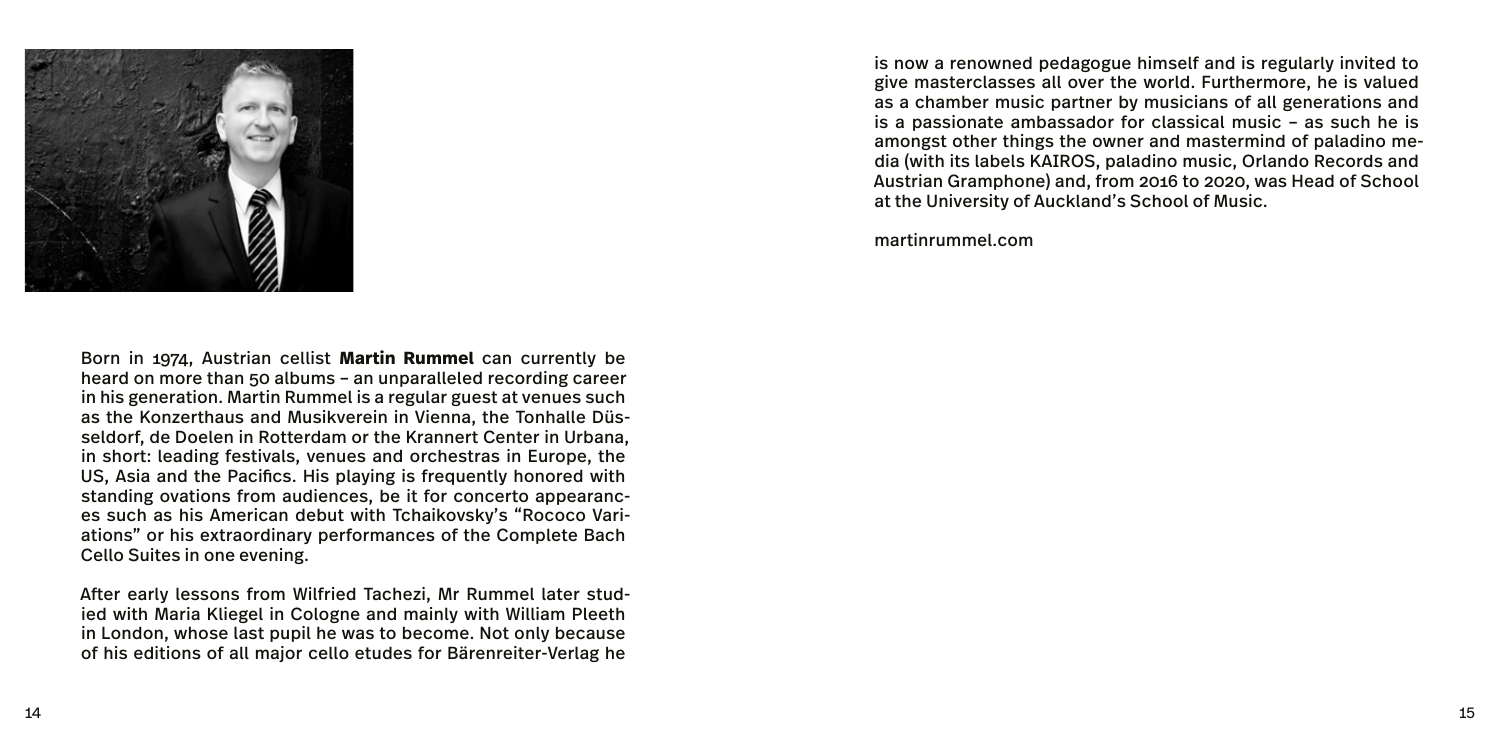

The Korean-German flautist **Ahran Kim**, known for her strong musical commitment and her beautiful flute sound, is one of the most interesting and sought-after musical personalities of her generation. She has performed with such orchestras as the City of Birmingham Orchestra, Bergen Philharmonic Orchestra, Seoul Philharmonic Orchestra, BBC National Orchestra of Wales, HR Symphony Orchestra and Oslo Philharmonic Orchestra, under conductors such as Oliver Knussen, Andrew Litton, Thierry Fischer, Jacques van Steen, Myung-Whun Chung, Edward Gardner, Andris Nelsons and Jukka-Pekka Saraste.

Outside her orchestral activities, Ms. Kim regularly devotes herself to chamber music and 21<sup>st</sup> century music. She has performed with the Birmingham Contemporary Music Group and the Composer's Ensemble in Great Britain. She was Artist in Residence at the Dartington International Summer School, where she also gave master classes.



**Andreas Schablas** received his musical education at the Johannes-Brahms-Musikschule in his hometown Mürzzuschlag and at the music universities of Graz with Kurt Daghofer and Vienna with Peter Schmidl and above all Johann Hindler, furthermore he took lessons with Alfred Prinz and postgradually with Gerald Pachinger.

After several years as first clarinettist in the Vienna Chamber Orchestra and extensive temporary work in the major orchestras in Austria and Germany, he joined the Mozarteum Orchestra Salzburg in 1999. In 2008, he joined the Bavarian State Orchestra and, since 2010, has been its solo clarinettist. In addition to the standard repertoire, as a soloist he is particularly interested in the great works of the 20th century, including the Austrian premiere of the concerto by Jean Françaix, his debut at the Salzburg Festspielhaus with the concerto by Carl Nielsen, and Wolfgang Rihm's *Fremdes Licht* at the Concertgebouw in Amsterdam.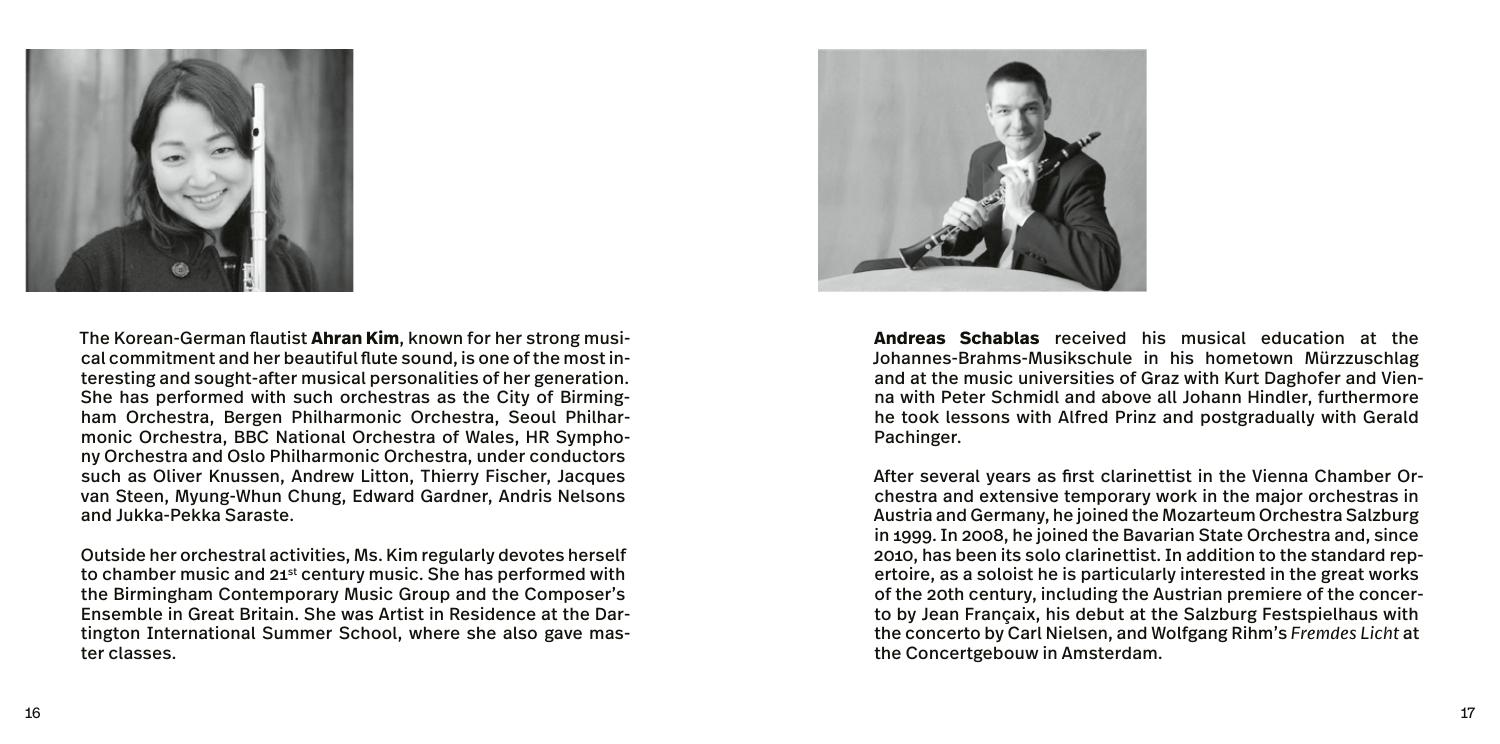Andreas Schablas is enthusiastically dedicated to contemporary music and has worked with Friedrich Cerha for many years. He premiered the *Eight Bagatelles* for clarinet and piano dedicated to him, the Clarinet Concerto and finally the Fantasy for clarinet and piano. For many years he has been a member of the Austrian Ensemble for New Music (OENM), and has also devoted himself intensively to literature for clarinet and bass clarinet solo.

An important focus of his musical work is chamber music. He received important impulses through his intensive collaboration with the Altenberg Trio Wien (Schuster, Ganz, Hornstein), as a member of the Arcus Ensemble Wien and with a wide variety of instrumentations he performs regularly at the Vienna Musikverein and Konzerthaus as well as most recently at London's Wigmore



Baritone **Damien Gastl** began his training in his hometown of Strasbourg. A Bachelor's degree followed at the Hochschule für Musik in Dresden with Prof. Christiane Junghanns and in the Lied class of Prof. Olaf Bär. He made his opera debut in 2014 as Pierrot in Gluck's *Merlin's Island* at the Labortheater Dresden. This was followed by engagements at the Landesbühnen Sachsen as Deputé in *Don Carlo* and in university productions as Simon in *Treemonisha* or Guglielmo in *Cosi fan tutte*. His repertoire also includes roles such as Papageno, Guglielmo, Valentin and Graf Almaviva, with a particular passion for *French music*. The latter led to participation in a concert series in Dresden under the title French Nature. Damien Gastl regularly deepens his studies in master classes and since the winter semester 2018/19 he has been studying at the Theaterakademie August Everding in the master course Music Theatre/ Opera Singing.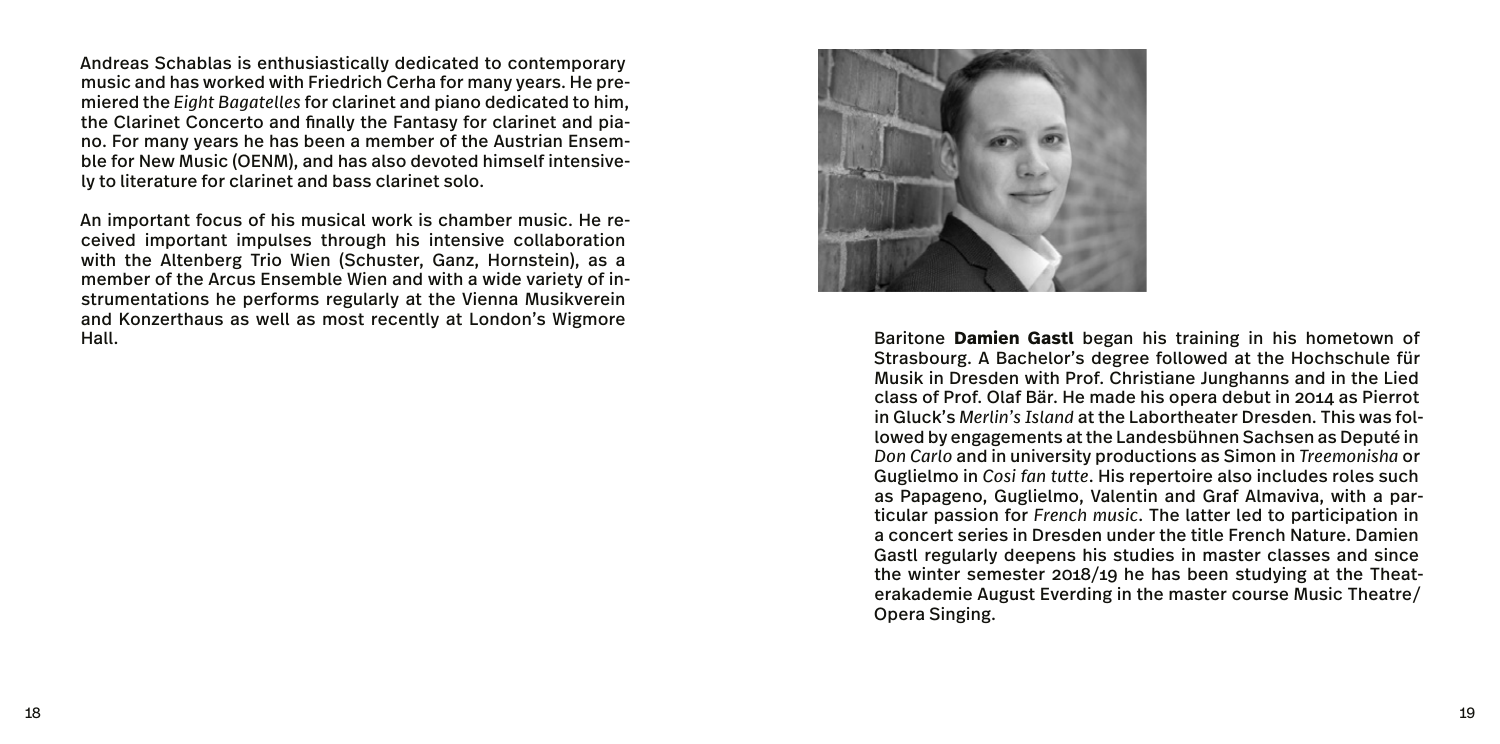

were made with her performances as a member of the Cenariu– Trio with violinists Kolja Lessing and Joshua Epstein and with a piano duo with Norman Shetler. As the result of a co-operation with the Bavarian State Radio, a number of CDs have been published with the works of Frédéric Chopin, Alexander Skriabin and Igor Stravinsky. Eva-Maria May lives in Munich and is a recipient of the prize of the German University Competition.

**Eva-Maria May** made her first debut at the age of 14 with Wolfgang Amadeus Mozart's Piano Concerto in A Major, K 414. In Munich, she studied with Eric Then-Bergh and later in the masterclass of the renowned Hungarian Chopin specialist Julian von Karoly. Further studies with Igor Shukov, André Tschaikovsky and Valentin Gheorghiu deepened her connection to Russian piano music. As an active concert performer she toured Italy, England, France and did three tours to the U.S. In the Mirabell Castle in Salzburg she appeared as the solo artist in Beethoven's Choral Fantasy, followed by a tour with Robert Schumann's Piano Concerto together with the State Philharmonic of Moldavia. Furthermore, she was the soloist in piano concertos of Ludwig van Beethoven, Wolfgang Amadeus Mozart and Johann Sebastian Bach. Lasting impressions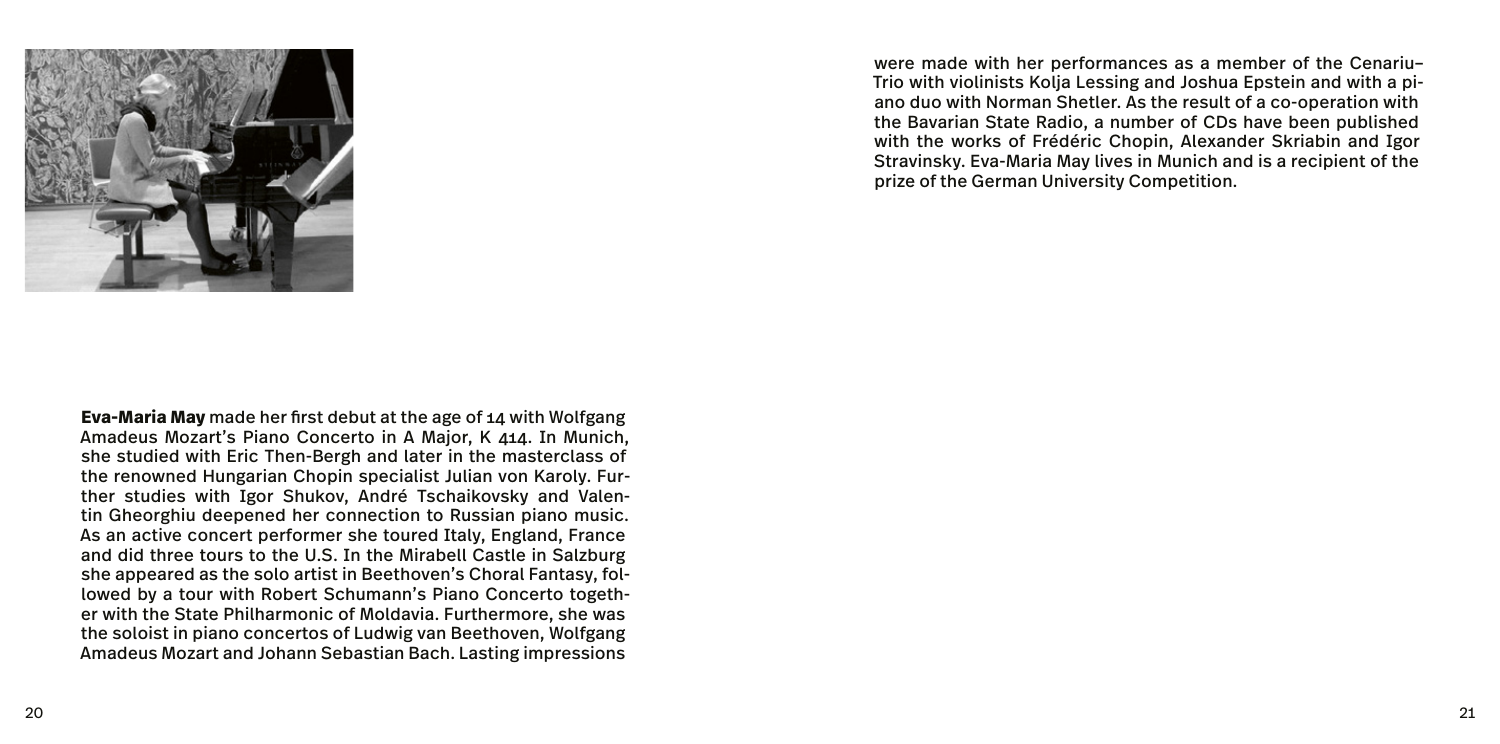# **Prolog**

Wer war Francis Poulenc? Der zur Groupe des Six zählende Verfasser spritzig-frecher Instrumentalmusik, der Meister tiefgründiger, religiöser Werke, der Schöpfer unterhaltsamer Ballette und Bühnenmusik, der sensible Liedkomponist oder der Schöpfer von Opern mit psychologischem Tiefgang? Der janusköpfige französische Komponist (1899–1963) ist schwer zu fassen – unmöglich, ihn in eine der gebräuchlichen Schubladen einzuordnen. Dabei ist er sich stilistisch immer treu geblieben im Festhalten an der Tonalität, der Betonung des melodischen Elements, der raffinierten Einfachheit der Textur, dem Bemühen um Klarheit und Verständlichkeit, getreu seiner Devise. "Es gibt auch Platz für neue Musik, die sich nicht daran stört, die Akkorde anderer Leute zu benutzen." (klassik-heute.com, Sixtus König)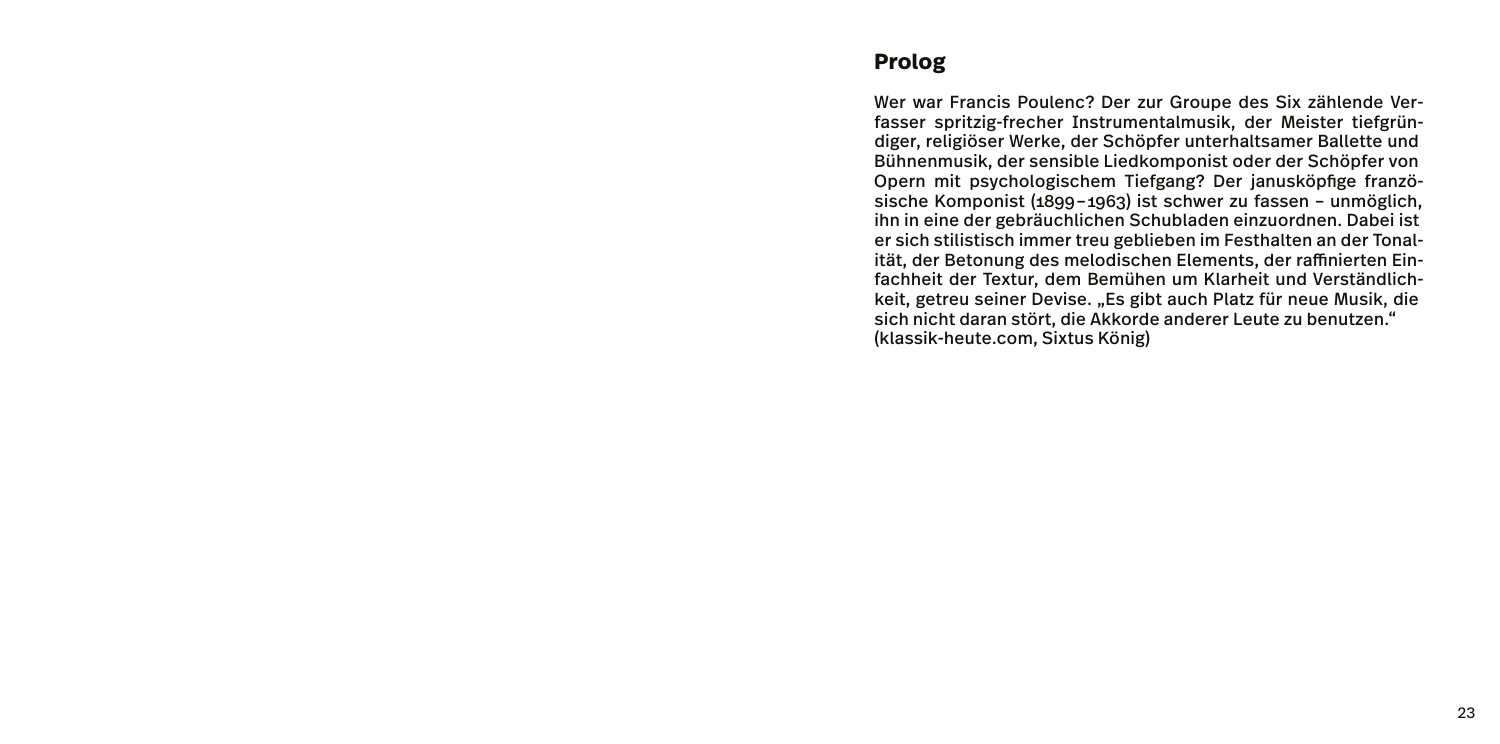#### *Suite française pour violoncelle et piano*

Für eine Reihe von Konzerten in Italien hat Francis Poulenc 1953 die als Orchesterversion schon seit 1935 bestehende *Suite française*  für Violoncello und Piano umgearbeitet und dann zusammen mit Pierre Fournier erstmalig aufgeführt. Diesen nannte Poulenc seinen "ange celliste". Ihm hat er auch die 1948 entstandene *Sonate für Klavier und Violoncello* (PMR0095) gewidmet. Die Tanzsammlung des französischen Renaissancekomponisten Claude Gervaise war Vorbild und Inspiration für Francis Poulenc. Die *Bransles* oder *Branles*, ein Rundtanz in Rondoform, sind Tanzformen des 16. Jahrhunderts. Jedoch hat die Suite von Poulenc mit der strengen Satzfolge einer Partita oder englischen Suite (Allemande, Courante, Sarabande …) von Johann Sebastian Bach nur noch den gemeinsamen Namen! Poulencs Suite bezaubert in sieben Sätzen, meist schnell – langsam, durch vielfältige Melodien und Stimmungen und endet mit dem eingängigen *Carillon*.

#### *Sérénade pour violoncelle et piano*

Das achte Lied, *Sérénade*, aus dem Liederzyklus *Chansons gaillardes*, entstanden 1925/26, hat den berühmten Cellisten Maurice Gendron zu einer fantasievollen Transskription des Chansons für Violoncello und Klavier inspiriert.

# *L'invitation au château* –

#### *Bühnenmusik für Violine, Klarinette und Piano*

Im Juli 1947 kündigt Jean Anouilh an, dass seine Komödie *L'invitation au château* kurz vor ihrer Vollendung sei und bittet Francis Poulenc, nur einen einzigen komischen Walzer für sein Theaterstück zu komponieren. Aus der Feder von Poulenc fließt nicht nur ein Walzer, sondern eine Fülle von eingängiger Tanzmusik wie: *Boston, Tango, langsamer Walzer, Gavotte, Polka, Tarantella*. Die Zusammenarbeit von Anouilh und Poulenc wurde ein großer Erfolg! Ein Journalist meinte damals dazu: Musik einer vergangenen Zeit, Musik, die mit einer beunruhigenden Leichtigkeit den Hörer umschwirrt, mit ihren Sehnsüchten, Melancholien und erotischen Düften! Poulenc hat in seiner Jugend oft fasziniert der Tanzmusik im Moulin Rouge gelauscht.

#### *Un joueur de flûte berce les ruines*

Das Manuskript dieser musikalischen Kostbarkeit wurde erst vor etwa 10 Jahren gefunden. Die kurze Melodie ist von einzigartiger Schönheit, eine Hommage an Holzblasinstrumente, die Francis Poulenc von Anfang an geliebt hat und für die er auch 3 Sonaten (Flöte, Oboe und Klarinette) mit Klavierbegleitung komponiert hat.

#### *Villanelle pour flûte á bec et piano*

Entstanden 1934, finden wir diese kurze Komposition in einer Sammlung für Piccolo-Flöte, in der auch Milhaud, Roussel, Ibert und Auric Beiträge geschrieben haben.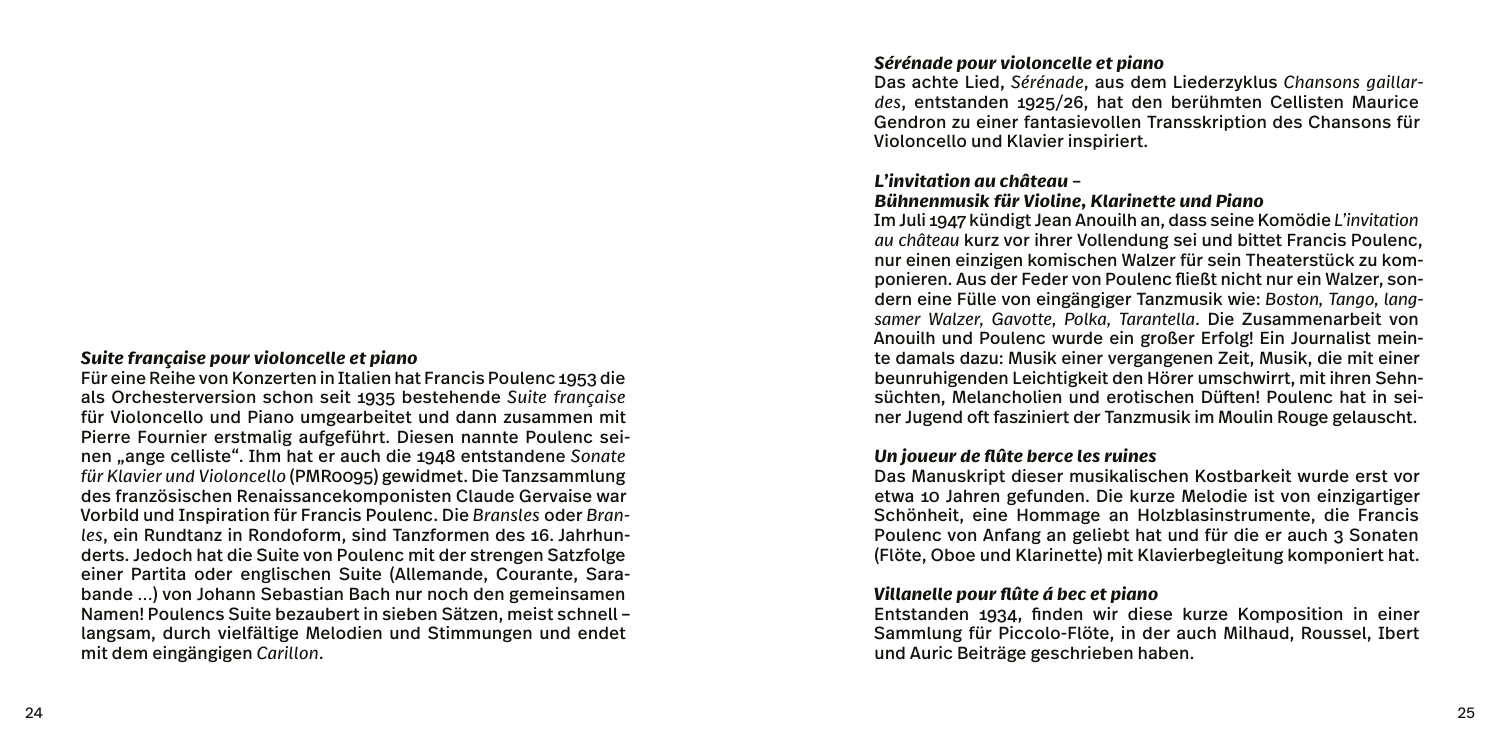#### *Deux mélodies pour baryton et piano*

Francis Poulenc hat Zeit seines Lebens Lieder komponiert und die Vokalwerke nehmen insgesamt den größten Raum in seinem Schaffen ein. So entstanden die *Deux mélodies pour chant et piano* im gleichen Jahr, 1956, wie auch der Zyklus *Le travail du peintre*.

*La Souris*, eine kurze aber köstliche Melodie, gleichsam eine Miniatur, reich an nostalgischen Gefühlen, basiert auf einem Gedicht aus dem Zyklus *Le Bestiaire* von Guillaume Apollinaire. Zu ihm hatte Poulenc zeitlebens eine tiefe Verbindung: "Apollinaire ist für mich gemacht." Er ist für ihn wie ein Doppelgänger, der vor ihm geht und ihm den Weg zeigt: "Ich habe immer den Klang seiner Stimme im Ohr. … Er komponiert seine Verse wie Gesang" (zitiert aus Hervé Lacombes Biografie zu Francis Poulenc)

Die zweite Melodie *Nuage*, eine Vertonung eines Gedichts von Laurence de Beylié, eine Referenz an den Liederzyklus *Le travail du peintre*, nimmt gleichsam den melodischen Duktus der drei letzten Sonaten (Flöte, Klarinette, Oboe) vorweg.

# *Le Travail du peintre*

Seit seiner Kindheit lebt Francis Poulenc mit einer dreifachen Leidenschaft für Musik, Malerei und Poesie. Der Komponist umgab sich oft mit Gleichgesinnten, um über bestimmte Gemälde oder Gedichte zu diskutieren. So entstand aus dem regen Briefwechsel mit Paul Éluard die Idee, dessen 1948 erschienene Gedichte über zeitgenössische Maler zu vertonen.

In den Jahren 1951 bis 1956 beschäftigten Poulenc die Ideen zu dem Zyklus *Le travail du peintre* – einer Hommage an die Maler seiner Generation.

In seinem *Journal de mes mélodies* kommentiert der Komponist sein Liedschaffen. Hier finden sich folgende Äußerungen zu *Le travail du peintre* insgesamt und zu den einzelnen Liedern: "Ich habe diesen Zyklus geschrieben, von dem ich Paul Éluard einige Monate vor seinem Tod erzählt habe. Ich dachte, es könnte meine Melodien bereichern, wenn ich Braque, Gris, Picasso, Chagall, Klee, Miro und Villon musikalisch 'zeichne' ... Alles was ich hier über die Interpretation meiner Komposition sagen kann: Stimme und Klavierbegleitung sind absolut gleichberechtigt, es dreht sich hier nicht um die Begleitung einer Singstimme." ( Poulenc im Journal de mes mélodies, einem Buch, in dem der Komponist sein Liedschaffen kommentiert).

Picasso: "Ehre wem Ehre gebührt. Das Hauptthema des Liedes, schon vor sehr langer Zeit konzipiert, leitet sich aus dem Thema von Mère Marie aus dem Dialogue des Carmélites ab, im Lied wie in der Oper herrscht ein von Stolz geprägter Duktus, erhaben in C-Dur.

Chagall: "Ein poetischer Wasserfall lässt die Obiekte am Himmel tanzen"

Braque: "Hier finden wir die zärtlichste von allen Melodien, natürlich hat jeder seinen Geschmack, aber so erlebe ich *Braque* (mit Präzision begleiten und von Anfang an ein durchgehend flüssiges Tempo wählen)"

Gris: "Ich habe eine Schwäche für diese Melodie, in der ich die rhythmischen Entsprechungen von Poesie und Musik hervorheben konnte. Die Melodie ist schmerzlich melancholisch , wobei das Pedal eine Hauptrolle spielen sollte!"

Klee: "Ich hatte ein großes Bedürfnis nach einem presto… eine sehr trockene Melodie, die unbedingt schockieren muss!"

Miro: "Ist das schwierigste Lied, was die Interpretation angeht, hier kann man nur ahnen…"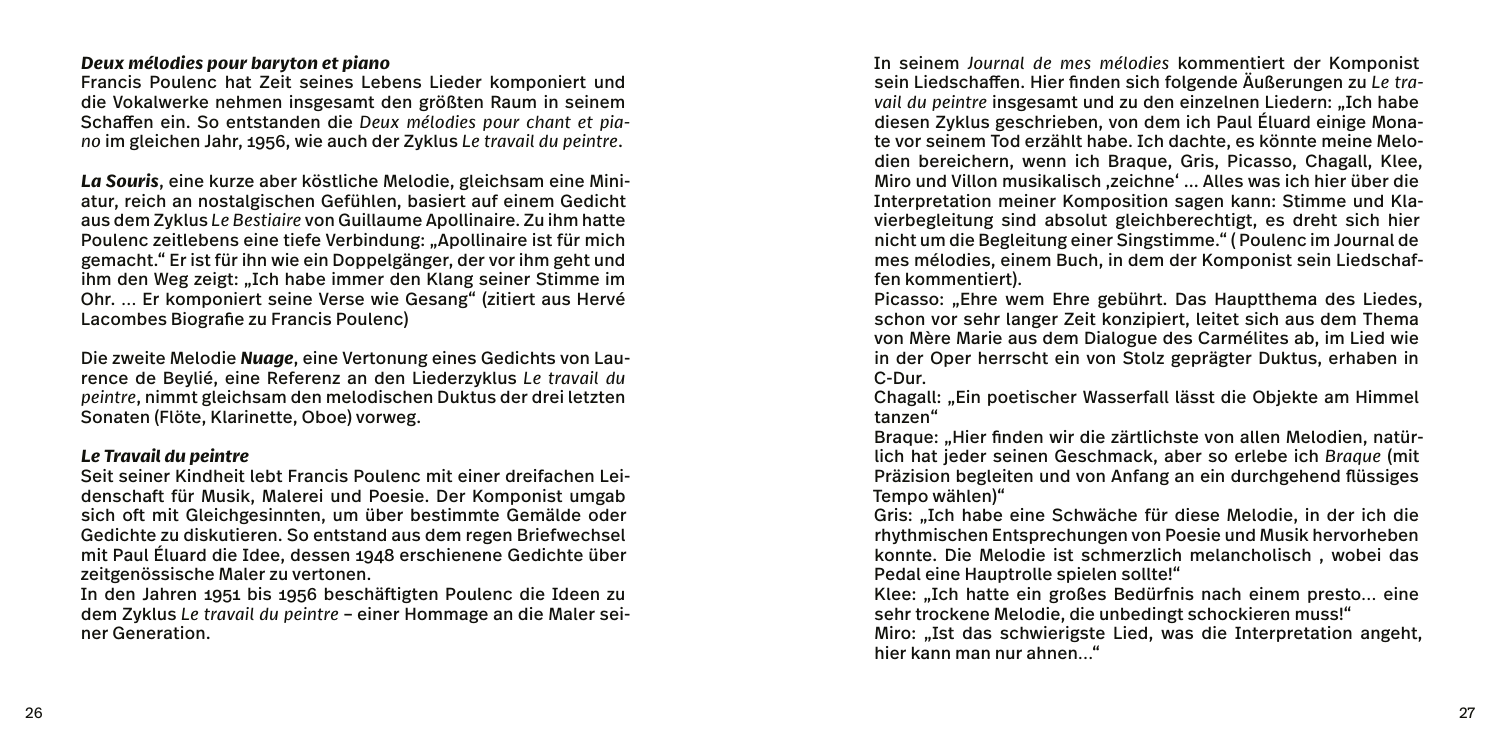Villon: "Ist mit *Gris* meine liebste und bevorzugte Melodie – weiß man ganz genau, wie sehr ich die Ähnlichkeit der Éluardschen Poesie mit einer kirchlichen Litanei liebe? Alles, was ich schon mehrmals gesagt habe in Bezug auf die Interpretation meiner Melodien, gilt hier auch: es ist vor allem ein Duo, wo die beiden Materien, Gesang und Piano, sich mischen und vor allem gleichberechtigt sind. Es ist nicht die Frage von Begleitung und Sologesang … und vor allem, seid achtsam mit dem Pedal …"

Der Prometheus-Akkord, auch mystischer Akkord genannt, prägt das Spätwerk von Alexander Skrjabin. Dieses Stilmittel wurde auch von Francis Poulenc in Momenten größter emotionaler Spannung, z.B. im Liederzyklus *Le travail du peintre* und auch in anderen Werken, angewendet. Wenn der mystische Akkord erklingt, werden immer Stimmungen oder Zustände beschrieben wie Nuit … Amour … Vie … Adieu … Nacht … Liebe … Leben … Abschied

**Corinna Desch** studierte bei Igor Ozim und dem Amadeus Quartett in Köln. Sie absolvierte ihre Prüfungen am Royal College of Music in London als DAAD-Stipendiatin und gewann den ersten Preis im Hochschulwettbewerb für Violine und etwa gleichzeitig den zweiten Preis im Tonger-Wettbewerb. Mit Violinkonzerten von Mendelsohn, Lalo, Glazunov, Tschaikovsky und dem zweiten Bartok-Konzert trat Corinna Desch als hoch angesehene Solistin auf. Classic FM lud sie zu einem einstündigen Live-Violin-Rezital ein, dessen Höhepunkt die dritte Solosonate in d-Moll von Ysaye war.

 Zu Beginn ihrer Karriere war die Geigerin Primaria im Ensemble Köln, mit dem sie viele Premieren in Donaueschingen hatte und auch bei Studiokonzerten des WDR auftrat. In den Ensembles von Trevor Pinnock, Sir John Eliot Gardiner, Sir Roger Norrington und dem Freiburger Barockorchester war Corinna Desch zu Gast.

 1993 wurde sie festes Mitglied der ersten Violinen des London Philharmonic Orchestra. Seit 2003 ist sie in gleicher Position beim Bayerischen Staatsorchester und wurde mit dem Festspielpreis der Münchner Opernfestspiele ausgezeichnet.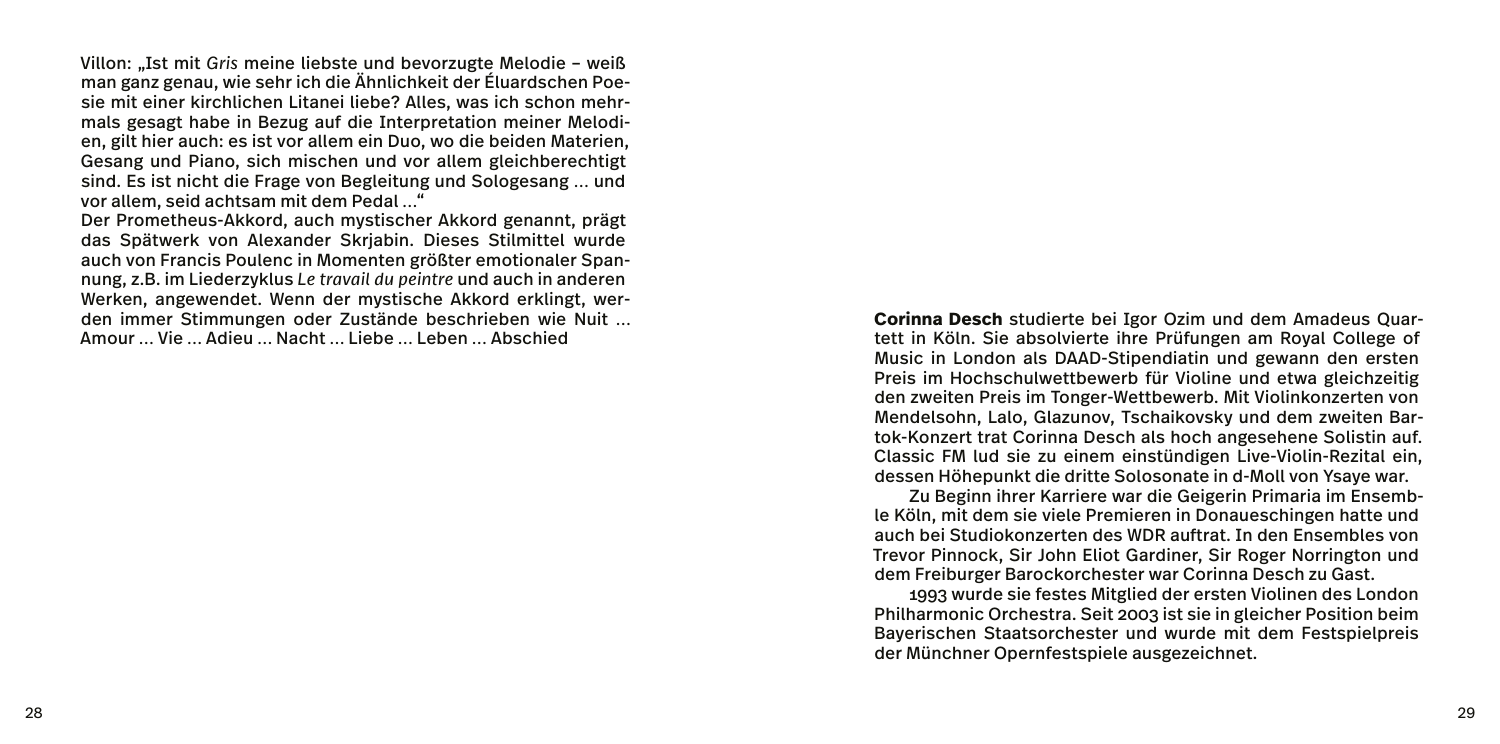Auf über 50 Alben ist der 1974 geborene Cellist **Martin Rummel** derzeit zu hören – eine Aufnahmekarriere, die in Rummels Generation ihresgleichen sucht. Martin Rummel ist regelmäßiger Gast in Sälen wie dem Konzerthaus und dem Musikverein in Wien, der Tonhalle Düsseldorf, de Doelen in Rotterdam oder dem Krannert Center in Urbana, kurz: Festivals, Säle und Orchester in Europa, Südund Nordamerika, Asien und dem pazifischen Raum.

 Nach anfänglichen Studien bei Wilfried Tachezi wechselte Rummel später zu Maria Kliegel nach Köln und vor allem zu William Pleeth nach London, dessen letzter Schüler er ist. Nicht zuletzt als Herausgeber sämtlicher wesentlicher Celloetüden für den Bärenreiter-Verlag selbst ein angesehener Pädagoge, gibt Martin Rummel weltweit Meisterkurse und ist ein von Musikern aller Generationen geschätzter Kammermusiker sowie leidenschaftlicher Musikvermittler – als solcher vor allem Eigentümer und Mastermind des Musikunternehmens paladino (mit den Labels KAIROS, paladino music und Orlando Records) sowie von 2016 bis 2020 als Head of School der School of Music an der University of Auckland (Neuseeland). Martin Rummels Instrumente werden von der Wiener Firma Thomastik-Infeld individuell besaitet.

Die koreanisch-deutsche Flötistin **Ahran Kim**, bekannt für ihr starkes musikalisches Engagement und ihren schönen Flötenklang, ist einer der interessantesten und gefragtesten Musikerpersönlichkeiten ihrer Generation. Sie konzertiert mit verschiedenen Orchestern wie dem City of Birmingham Orchestra, dem Bergen Philharmonic Orchestra, dem Seoul Philharmonic Orchestra, dem BBC National Orchestra of Wales , HR-Sinfonie Orchester und dem Oslo Philharmonic Orchestra, und unter Dirigenten wie Oliver Knussen, Andrew Litton, Thierry Fischer, Jacques van Steen, Myung-Whun

Chung, Edward Gardner, Andris Nelsons und Jukka-Pekka Saraste. Außerhalb ihrer Orchestertätigkeit widmet sich Frau Kim regelmäßig der Kammermusik und der Musik des 21. Jahrhunderts. So konzertierte sie bereits mit der Birmingham Contemporary Music Group und dem Composer's Ensemble in Großbritannien. Sie war Artist in Residence im Dartington International Summer School, wo sie auch Meisterkurse gab.

**Andreas Schablas** erhielt seine musikalische Ausbildung an der Johannes-Brahms-Musikschule in seiner Heimatstadt Mürzzuschlag sowie an den Musikuniversitäten Graz bei Kurt Daghofer und Wien bei Peter Schmidl und vor allem Johann Hindler, darüber hinaus nahm er Unterricht bei Alfred Prinz und postgradual bei Gerald Pachinger. Nach einigen Jahren als erster Klarinettist im Wiener Kammerorchester und umfangreicher Aushilfstätigkeit in den bedeutenden Klangkörpern in Österreich und Deutschland begann 1999 sein Engagement im Mozarteum Orchester Salzburg, 2008 wechselte er ins Bayerische Staatsorchester, seit 2010 ist er hier Soloklarinettist.

 Als Solist beschäftigt er sich neben dem Standardrepertoire vor allem mit den großen Werken des 20. Jahrhunderts, u.a. spielte er die österreichische Erstaufführung des Konzerts von Jean Françaix, im Großen Festspielhaus in Salzburg debütierte er mit dem Konzert von Carl Nielsen, im Concertgebouw in Amsterdam mit *Fremdes Licht* von Wolfgang Rihm.

 Andreas Schablas widmet sich mit Begeisterung dem zeitgenössischen Musikschaffen, mit Friedrich Cerha verbindet ihn eine langjährige künstlerische Zusammenarbeit. So brachte er die ihm gewidmeten *Acht Bagatellen* für Klarinette und Klavier, das *Klarinettenkonzert* und zuletzt die *Fantasie für Klarinette und Klavier* zur Uraufführung. Er ist langjähriges Mitglied des Österreichischen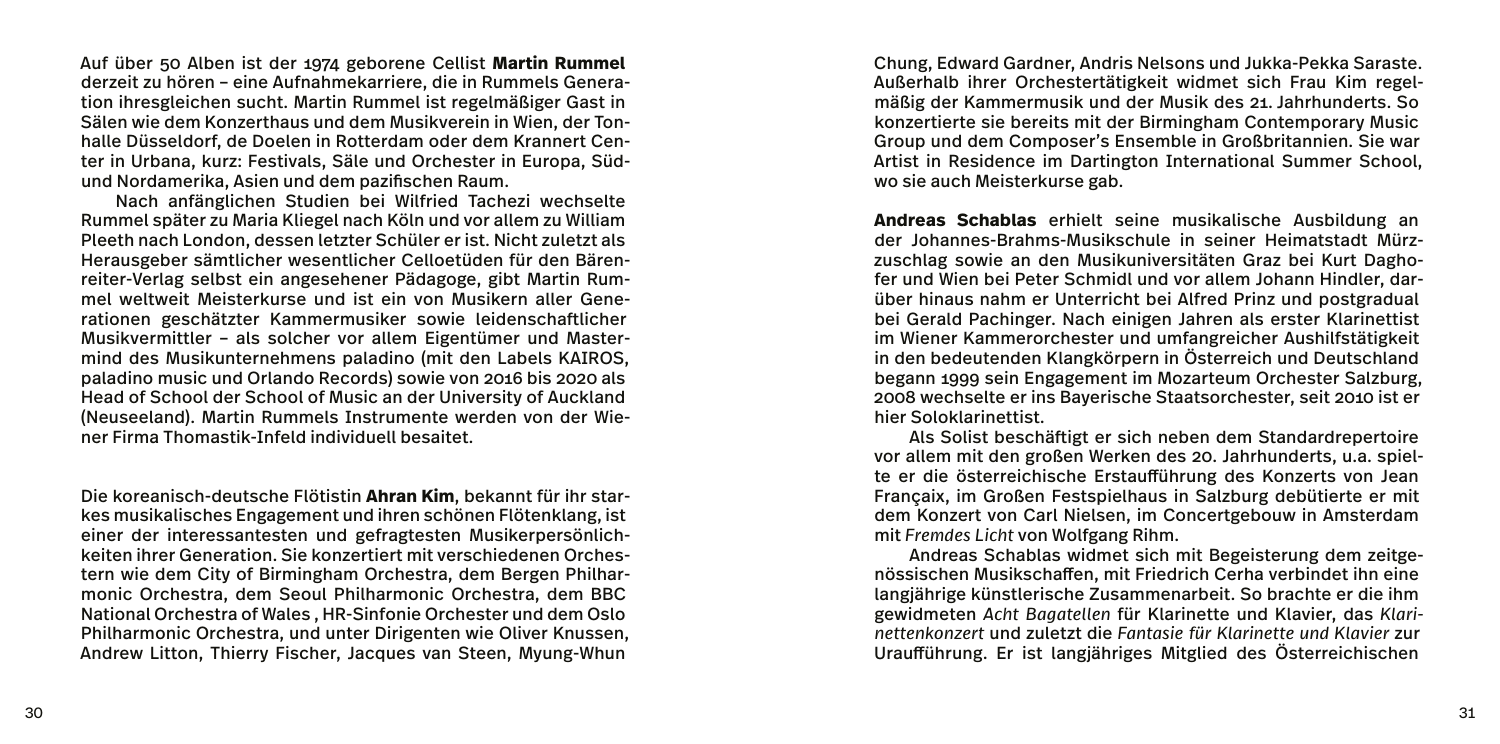Ensembles für Neue Musik (OENM), darüber hinaus widmet er sich intensiv der Literatur für Klarinette und Bassklarinette solo. Finen bedeutenden Schwerpunkt in seinem musikalischen Wirken bildet nicht zuletzt die Kammermusik, wichtige Impulse erhielt er durch die intensive Zusammenarbeit mit dem Altenberg Trio Wien (Schuster, Ganz, Hornstein), als Mitglied des Arcus Ensemble Wien und mit den unterschiedlichsten Besetzungen konzertiert er regelmäßig u.a. im Wiener Musikverein und Konzerthaus sowie zuletzt in der Londoner Wigmore Hall.

 Seit Oktober 2017 ist Andreas Schablas Universitätsprofessor für Klarinette an der Universität Mozarteum Salzburg, darüber hinaus gibt er Meisterkurse im Rahmen der Internationalen Sommerakademie in Salzburg und im Haus Marteau.

Der Bariton **Damien Gastl** begann seine Ausbildung in seiner Heimatstadt Straßburg. Es folgte ein Bachelor an der Hochschule für Musik in Dresden bei Frau Prof. Christiane Junghanns sowie in der Liedklasse von Herrn KS Prof. Olaf Bär. Sein Operndebüt gab er 2014 als Pierrot in Glucks *Merlins Insel* im Labortheater Dresden. Darauf folgten Engagements an den Landesbühnen Sachsen als Deputé in *Don Carlo* und in Hochschulproduktionen als Simon in Treemonisha oder Guglielmo in *Cosi fan tutte*. Sein Repertoire umfasst zudem Rollen wie Papageno, Guglielmo, Valentin oder Graf Almaviva, wobei eine besondere Leidenschaft der französischen Musik gilt. Letzteres führte zur Beteiligung an einer Konzertreihe in Dresden unter dem Titel *Französische Natur*. Damien Gastl vertieft seine Studien regelmäßig in Meisterkursen und studiert seit dem Wintersemester 2018/19 an der Theaterakademie August Everding im Masterstudiengang Musiktheater/Operngesang.

Mit 14 Jahren gab **Eva-Maria May** ihr Debüt mit Wolfgang Amadeus Mozarts Klavierkonzert A-Dur KV 414. In München studierte sie bei Eric Then-Bergh und später in der Meisterklasse bei dem ungarischen Chopin-Interpreten Julian von Karoly. Weitere Studien bei Igor Shukov, André Tschaikovsky und Valentin Gheorghiu vertieften ihre Verbindung zur russischen Klaviermusik. Als aktive Konzertdarstellerin tourte sie durch Italien, England, Frankreich und machte drei Tourneen in die USA. Im Schloss Mirabelle in Salzburg trat sie als Solokünstlerin in Beethovens *Chorale Fantasia* auf, gefolgt von einer Tournee mit Robert Schumanns Klavierkonzert a-Moll zusammen mit der Staatsphilharmonie Moldawien. Darüber hinaus konzertierte sie als Solistin in den Klavierkonzerten von Ludwig van Beethoven, Wolfgang Amadeus Mozart und Johann Sebastian Bach. Nachhaltige Eindrücke wurden mit ihren Auftritten als Mitglied des Cenariu-Trios, mit den Geigern Kolja Lessing und Joschua Epstein und im Klavierduo mit Norman Shetler gewonnen. In Zusammenarbeit mit dem Bayerischen Rundfunk sind mehrere CDs mit Werken von Frédéric Chopin, Alexander Nikolajewitsch Skrjabin und Igor Strawinsky erschienen. Eva-Maria May wurde mit dem Preis des Deutschen Hochschulwettbewerbs ausgezeichnet. Sie lebt in München.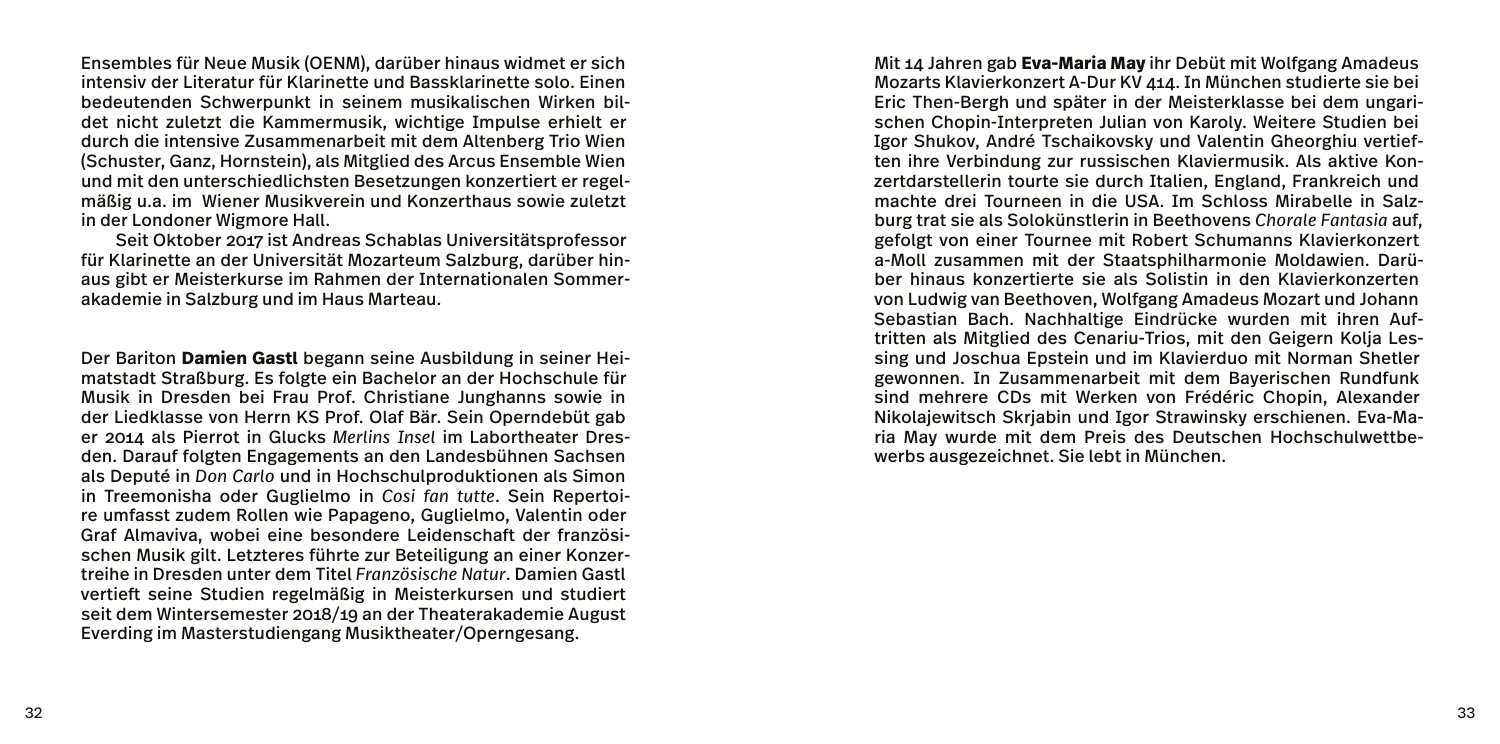#### *Suite française pour violoncelle et piano*

Pour une série de concerts en Italie en 1953, Francis Poulenc retravaille la *Suite française pour violoncelle et piano*, qui existait déjà en version orchestrale depuis 1935, puis la joue pour la première fois avec Pierre Fournier. Poulenc appelait ce dernier son « ange celliste ». Il lui dédia également la sonate pour piano et violoncelle de 1948. (PMR0095)

La collection de livres de danseries du compositeur de la Renaissance Française Claude Gervaise a été un modèle et une source d'inspiration pour Francis Poulenc. Les « Bransles » ou « Branles », danses rondes en forme de rondo, constituent un modèle bien connu au XVIème siècle. Cependant, la Suite de Poulenc n'a en commun avec les mouvements stricts d'une Partita ou d'une Suite anglaise (Allemande, Courante, Sarabande) de Johann Sebastian Bach que le nom ! La Suite de Poulenc nous enchante à travers ses

7 mouvements, la plupart du temps dans une alternance rapide / lent, avec des mélodies et des ambiances diverses, le tout se terminant par un carillon entraînant.

#### *Sérénade pour violoncelle et piano*

La 8ème mélodie, Sérénade, extraite du cycle de mélodies *Chansons gaillardes*, composées en 1925/26, a inspiré le célèbre violoncelliste Maurice Gendron. Il fit une transcription pour violoncelle et piano pleine de fantaisie de cette mélodie.

# *L'invitation au château –*

# *musique de scène pour violon, clarinette et piano*

En juillet 1947, Jean Anouilh annonce que sa comédie « L'invitation au château » est presque terminée et demande à Francis Poulenc de ne composer qu'une valse comique pour sa pièce. Poulenc couchera sur papier non seulement une valse, mais également tout un recueil de musique de danses affriolantes telles que : Boston, Tango, Valse lente, Gavotte, Polka, Tarentelle. La collaboration entre Anouilh et Poulenc fut un grand succès !

Un journaliste disait à l'époque : « La musique d'une époque révolue, la musique qui tourbillonne autour de l'auditeur avec une facilité troublante, avec ses désirs, sa mélancolie et ses parfums érotiques ! » Poulenc écoutait souvent de la musique dansante au Moulin Rouge dans sa jeunesse.

#### *Un joueur de flûte berce les ruines*

Le manuscrit de ce trésor musical a été retrouvé il y a seulement une dizaine d'années. La courte mélodie, d'une beauté unique, est un hommage aux instruments à vent que Francis Poulenc aimait depuis le début et pour lesquels il a également composé 3 sonates (flûte, hautbois et clarinette) avec accompagnement au piano.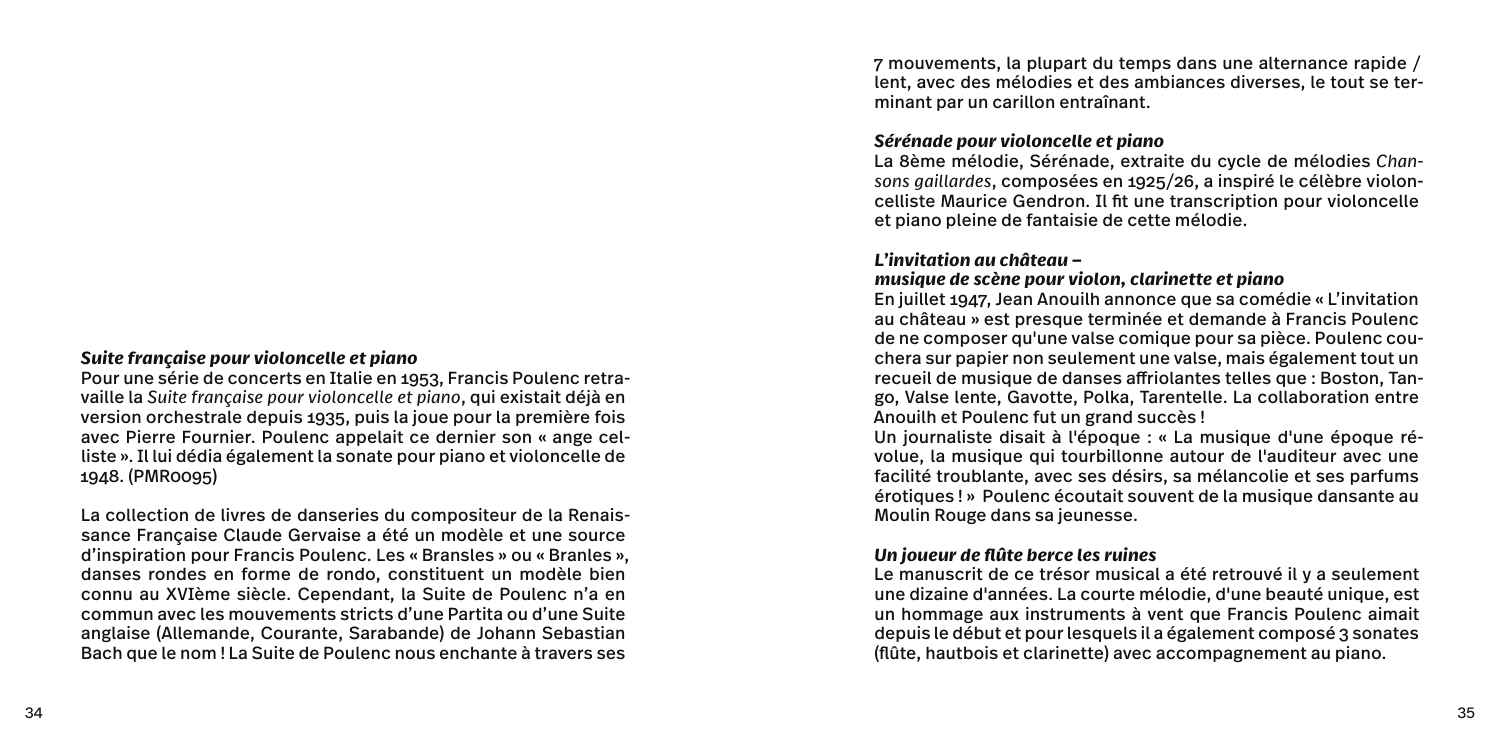# *Villanelle pour flûte à bec et piano*

Créée en 1934, on retrouve cette courte composition dans une collection pour flûte Piccolo, dans laquelle Milhaud, Roussel, Ibert et Auric ont également apporté leur contribution.

## *Deux mélodies pour baryton et piano*

Francis Poulenc a composé des mélodies tout au long de sa vie et ses œuvres vocales occupent la plus grande place au sein de son corpus. Ainsi, les *Deux mélodies pour chant et piano* ont été créées la même année que le cycle *Le travail du peintre*, en 1956.

*La Souris*, une mélodie-miniature courte mais délicieuse, riche en sentiments nostalgiques, est basée sur un poème du cycle *Le Bestiaire* de Guillaume Apollinaire. Poulenc a eu un lien profond avec lui tout au long de sa vie : « Apollinaire est fait pour moi. » Pour lui, il est « comme son frère jumeau qui marche devant lui et lui montre le chemin » : « J'ai toujours le son de sa voix dans l'oreille. … Il compose ses vers comme le chant ». (extrait de la biographie de Francis Poulenc par Hervé Lacombes)

La deuxième mélodie Nuage, adaptation d'un poème de Laurence de Beylié, en référence au cycle de mélodies *Le travail du peintre*, emprunte le style mélodique des trois dernières sonates (flûte, clarinette, hautbois).

# *Le Travail du peintre*

Depuis son enfance, Francis Poulenc vit avec une triple passion pour la musique, la peinture et la poésie. Le compositeur s'est souvent entouré de personnes partageant les mêmes idées pour discuter de certaines peintures ou poèmes. Ainsi, l'échange animé de lettres avec Paul Eluard a donné naissance à l'idée de mettre en musique ses poèmes sur les peintres contemporains, publiés en 1948.

De 1951 à 1956, Poulenc travaille sur la création du cycle « *Le travail du peintre* », un hommage aux peintres de sa génération.

Dans son *Journal de mes mélodies*, le compositeur commente sa composition. Vous trouverez ci-après les déclarations sur « Le travail du peintre » dans son ensemble et sur les mélodies individuelles : « J'ai écrit ce cycle, dont j'ai parlé à Paul Eluard, quelques mois avant sa mort. J'ai pensé que ce cycle pourrait enrichir mes mélodies en ‹ dessinant musicalement › Braque, Gris, Picasso, Chagall, Klee, Miro et Villon ... « Tout ce que je peux dire ici sur l'interprétation de ma composition : l'accompagnement de la voix et du piano sont absolument égaux, il ne s'agit pas de l'accompagnement d'une voix chantante. » (Poulenc dans le Journal de mes mélodies, un livre dans lequel le compositeur commente son œuvre). « Picasso » : « Honneur à qui l'honneur est dû ». Le thème principal de la mélodie, conçu il y a très longtemps, dérive du thème de Mère Marie dans le Dialogue des Carmélites. Dans la mélodie comme dans l'opéra on remarquera une ligne mélodique fière et sublime en Do majeur.

« Chagall » : « Une cascade poétique fait danser les objets dans le ciel »

« Braque » : « Ici on trouve la plus tendre de toutes les mélodies, bien sûr tout le monde a son goût, mais c'est ainsi que je ressens Braque (accompagner avec précision et choisir un tempo toujours fluide dès le début) »

« Gris » : « J'ai un faible pour cette mélodie, dans laquelle j'ai pu mettre en évidence les correspondances rythmiques de la poésie et de la musique. La mélodie est douloureusement mélancolique, avec la pédale jouant un rôle de premier plan ! »

« Klee » : « J'avais un grand besoin d'un presto .... Une mélodie très sèche qui doit choquer ! »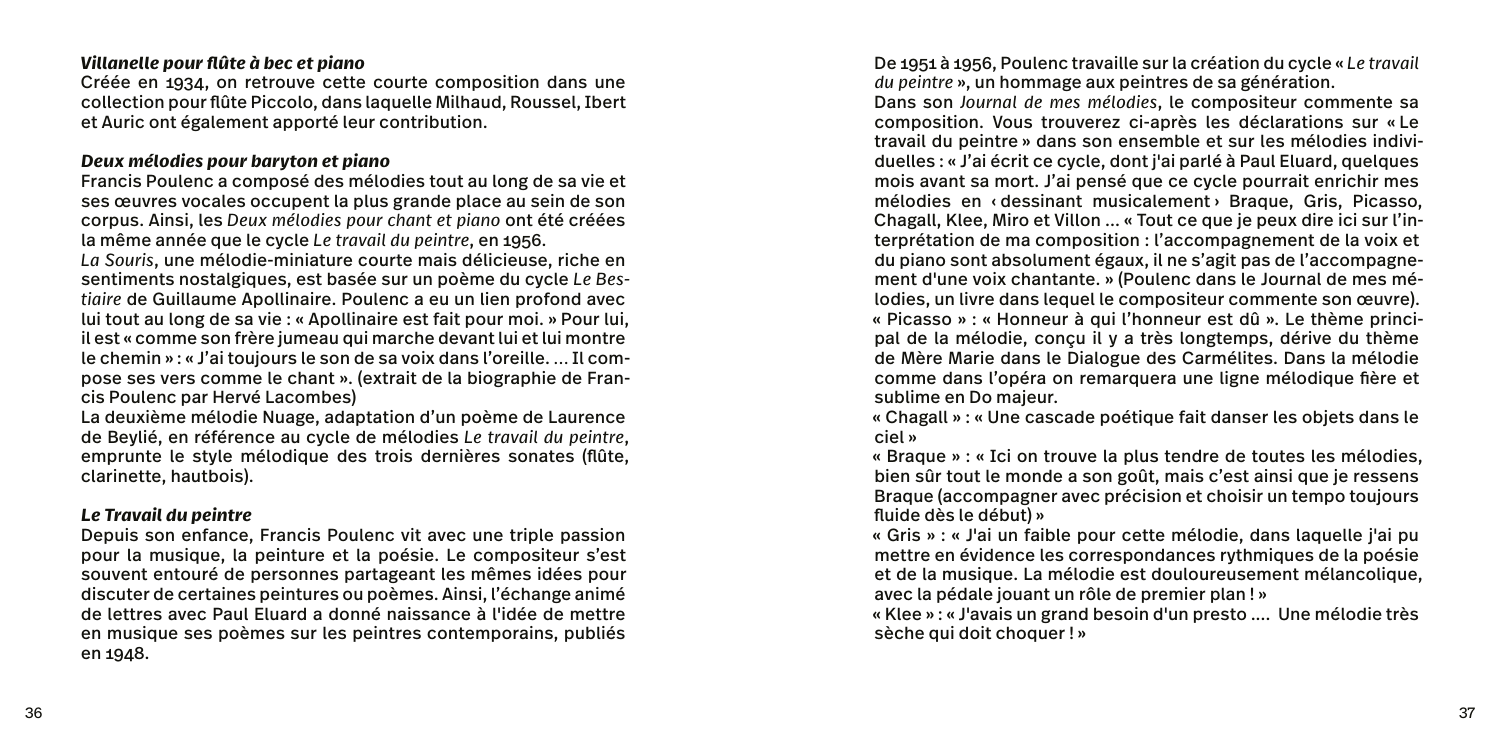« Miro » : « Il s'agit de la mélodie la plus difficile en terme d'interprétation, ici vous ne pouvez que deviner ... »

« Villon » : Avec « *Gris* » il s'agit de ma mélodie préférée – sait-on seulement combien j'aime la ressemblance de la poésie d'Eluard à une litanie ecclésiastique ? Tout ce que j'ai affirmé à plusieurs reprises en terme d'interprétation de mes mélodies s'applique aussi ici : c'est avant tout un duo, où les deux protagonistes, le chant et le piano, sont traités sur le même plan. Il ne s'agit pas d'un accompagnement d'un chant solo... et surtout, soyez prudent avec la pédale ... »

L'accord de Prométhée, aussi appelé l'accord mystique, caractérise l'œuvre tardive d'Alexandre Scriabine. Ce moyen stylistique a également été utilisé par Francis Poulenc dans les moments de plus grande tension émotionnelle, par exemple dans le cycle de chansons « Le travail du peintre » et aussi dans d'autres œuvres. Lorsque cet accord mystique résonne, c'est pour mieux souligner certaines humeurs ou ambiances comme Nuit … Amour … Vie … adieu …